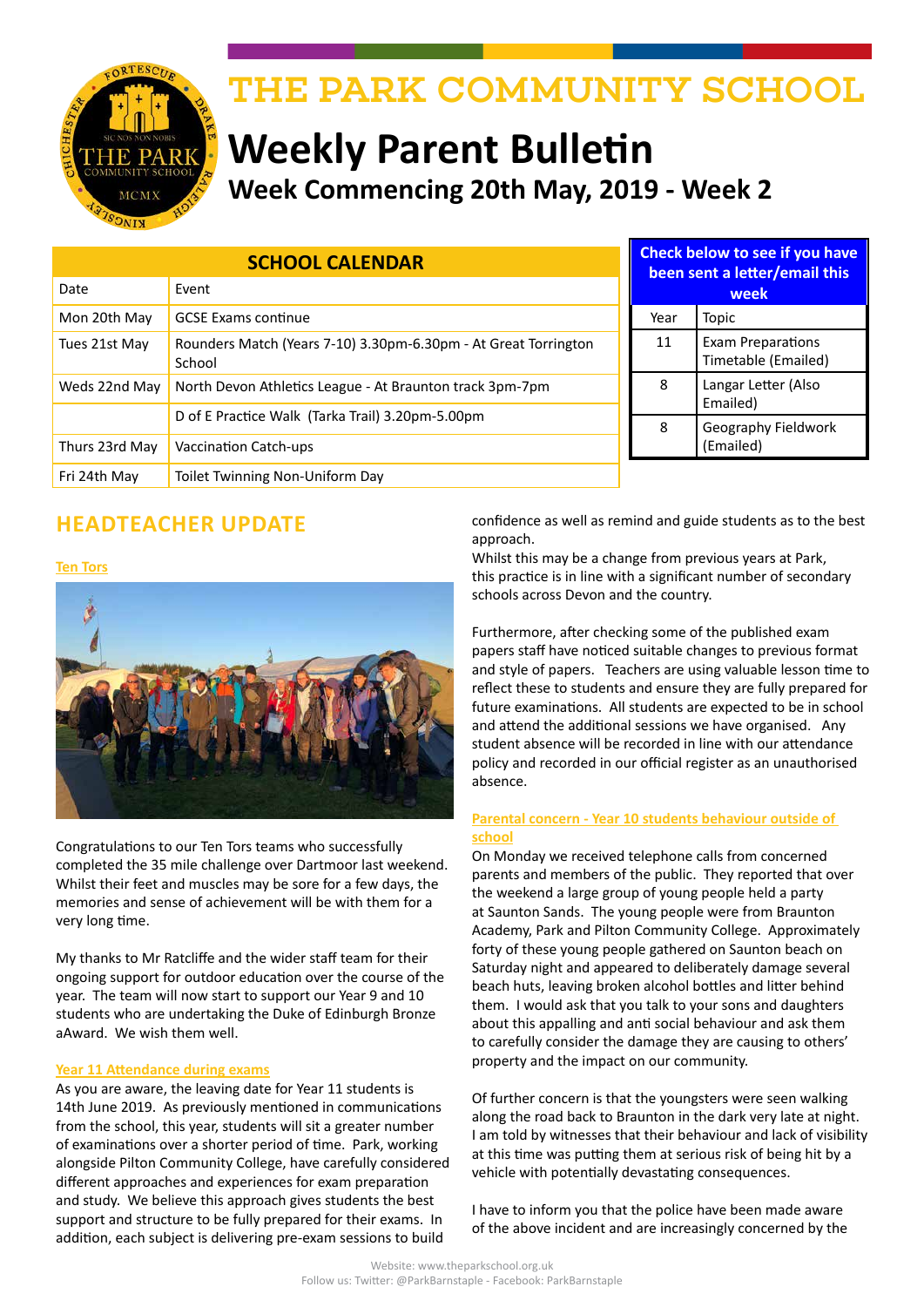repeated large gatherings of young people occurring over recent weekends; of particular concern is the gathering taking place in Woolacombe on Friday evenings.

Whilst this is not a school related issue, we support our local community and ask that as parents you speak with your son/ daughter where appropriate.

#### *Gareth Roscoe - Headteacher*



#### **NON UNIFORM DAY - FRIDAY 24TH**

On Friday 24th May we are holding a Non Uniform day, with staff and students asked to donate £1 in aid of the Toilet Twinning Charity.

Can you imagine life without loos?

2.3 billion people in the world don't have anywhere safe, clean or hygienic to go to the loo. That's 40% of the world's population.

Toilet Twinning is raising funds to enable people living in poor communities to have clean water, a decent toilet, and to learn about hygiene – a vital combination that prevents the spread of disease, reduces the number of deaths among children, and brings hope for the future.

Unfortunately, due to exams, Year 11 will not be able to take part. They MUST be in uniform on that day.

#### **DONATIONS NEEDED FOR THRIFT UNIFORM AND PE KIT**

We would really appreciate any donations of good condition items e.g. blazers, jumpers, skirts, trousers, shirts and new style PE kit.

### **ARE YOU INTERESTED IN TRAINING TO BECOME A TEACHER?**

For more information and to book your place, please read the attached letter and flyer about our NDTSA Train to Teach Open Evening on Wednesday 22nd May at 5pm. *[NDTSA Letter](http://www.theparkschool.org.uk/sites/default/files/Train-To-Teach-LetterMay19.pdf)*







# **PIG RACING NIGHT**

Back by popular demand is our exciting Pig Racing Night. Join us for a fun evening which involves betting on the races and if your fluffy pig wins you receive a prize! Tickets are available from our School Office, £5 per head. There will be a licensed bar and food is included in the ticket price. Come and support your school and Friends of Park.

Pay by cash or cheque made payable to The Park Community School.

# **ROYAL SOCIETY BIOLOGY CHALLENGE**



In March our GCSE Biology scientists competed in the Royal Society for Biology's annual Challenge. This involved two rigorous exams, based on not only what they had studied, but also their wider knowledge of Biology.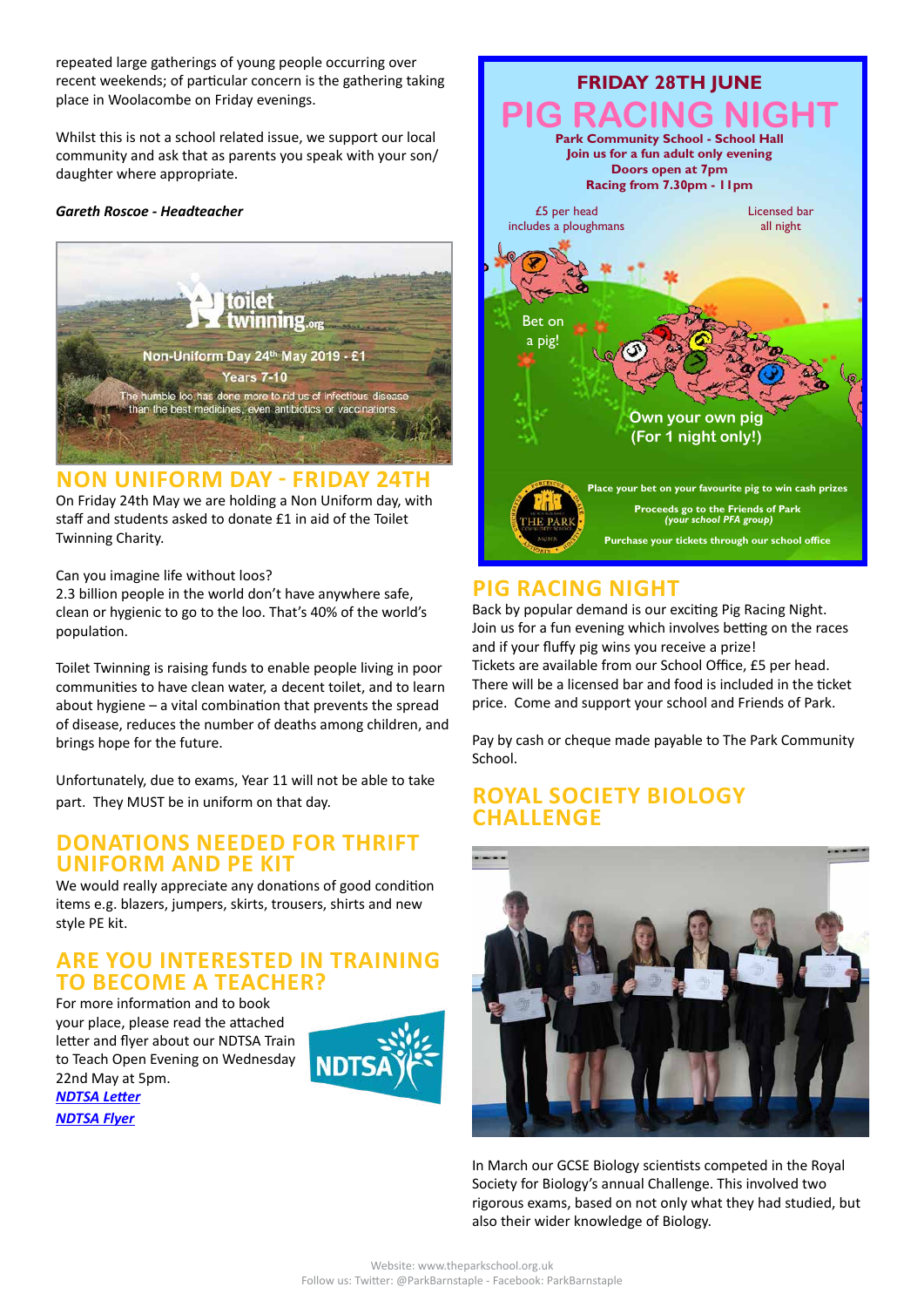Park students performed well, with 8 students achieving the highest Gold award, a further 8 students were awarded Silver and 12 students Bronze. Many other students were "Highly commended" or "commended."

Skye Pirie was the highest placed student with other Gold award winners being Rosie Elliot, Hallie Mitchell, Adam Marshall, Tom Paviour-Coward, Aaron Hall Rudford, Kimberley Jump and Louie Van Rossem Boyd.

All participants will receive a certificate, a years subscription to a The Royal Society Biology magazine. Gold Award winners are also entered into a ballot for a presentation event in London.

# **SCHOOL TRIPS**

Please note all cheques should now be made payable to 'The Park Community School' and not 'Devon County Council'.

Please ensure that you keep up to date with paying the instalments for any trips that your child has signed up for.

# **BARCELONA TRIP**

Please ensure you return the completed trip forms as soon as possible, to pupil reception. The final balance should now have been paid.

### **FRANCE TRIP**

The last instalment of £65 is due on 23th May.

# **BUDE/TORQUAY RESIDENTIAL**

**TORQUAY** - All behaviour consent form and medical form should have be completed any returned.

The final balance should now be paid.

**BUDE** - The final balance should now be paid. Please ensure the medical forms are completed and returned as soon as possible. Copies of the forms can be found on our 'Letters Home' page via our website *[link here](http://www.theparkschool.org.uk/letters-home-0).*

## **NEW YORK JULY 2020**

There is still time to apply for a place on this trip. A nonrefundable deposit is required as soon as possible for £400. For those that missed the New York Information evening, please see link to the *[New York 2020 Presentation](http://www.theparkschool.org.uk/sites/default/files/NewYorkMeetingPowerPoint-July2020.pdf)* Students who are interested in the trip can pick up a letter from Miss Vidler or a link is provided here - *[New York Letter](http://www.theparkschool.org.uk/sites/default/files/Payment%20Plan%20and%20Itinerary%20letter%202020.pdf)*

# **FRIENDS OF PARK**

We have a number of events coming up soon, and would really appreciate any donations of chocolates, toiletries, bottles of wine or services e.g. if you run an ironing business - a free basket of ironing, a gardening business - a free lawn cut, a car valet business - a free car clean, a garage business - a free MOT etc. Prizes can be handed into our reception; alternatively if you have a service to offer please kindly email: jocallaghan@theparkschool.org.uk.

# **CHARITY NEWS**

#### **GUIDE DOGS FOR THE BLIND COLLECTION**

If you have too much small change, please remember we are still collecting loose change e.g. 1p, 2p, 5p in the tutor Dog Kennels for Guide Dogs and the competition to name and meet the puppy is still running until the end of the year. Thank you.

*Mrs O'Callaghan*

## **KS3 INFORMATION**

### **YEAR 8 LANGAR**

This week Year 8 students will be bringing home a letter inviting them to attend the Year 8 Langar event. A copy of the letter was also emailed.

Please remind your son/daughter to return their reply slip and payment of £2.30 to Pupil Reception by **Thursday 23rd May.**

Those who you do not return the permission slip will unfortunately not be able to take part in these great events.

If your child receives free school meals, please just return the reply slip.

# **KS4 INFORMATION**

## **YEAR 11 EXAM EQUIPMENT**

Please remind your son/daughter to ensure they are fully equipped for exams (including calculators) which can be used in other exams, not just maths.

#### **KS4 EXAM TIMETABLE LINKS** *[Year 11 GCSE Exam Timetable - Summer 2019](http://www.theparkschool.org.uk/sites/default/files/GCSE_Student_Timetable2019.pdf)*

#### **EXAM PREPARATION SESSIONS TIMETABLE**

The exam timetable has been condensed this year. From the 13th May until 14th June there is an exam in every session with the exception of three afternoons.

Year 11s will be directed by their teachers and lessons will be more subject focussed until their exam has finished in that subject. To help support year 11s into their exams, subject teachers are putting on specific pre-exam sessions during P4 and some subjects are also putting on before and after school sessions. A detailed timetable will be emailed to parents/ carers each week and included at the end of this bulletin.

# **YEAR 10 WORK EXPERIENCE PLACEMENTS**

No new employers can now be used as we have passed the deadline for booking new Duty of Care Checks. Placements must now be with an employer that has had a student on work experience within the last year. Students can access the database to look for placements used in the past: http:// devon.learnaboutwork.org Log In Details: School Name: The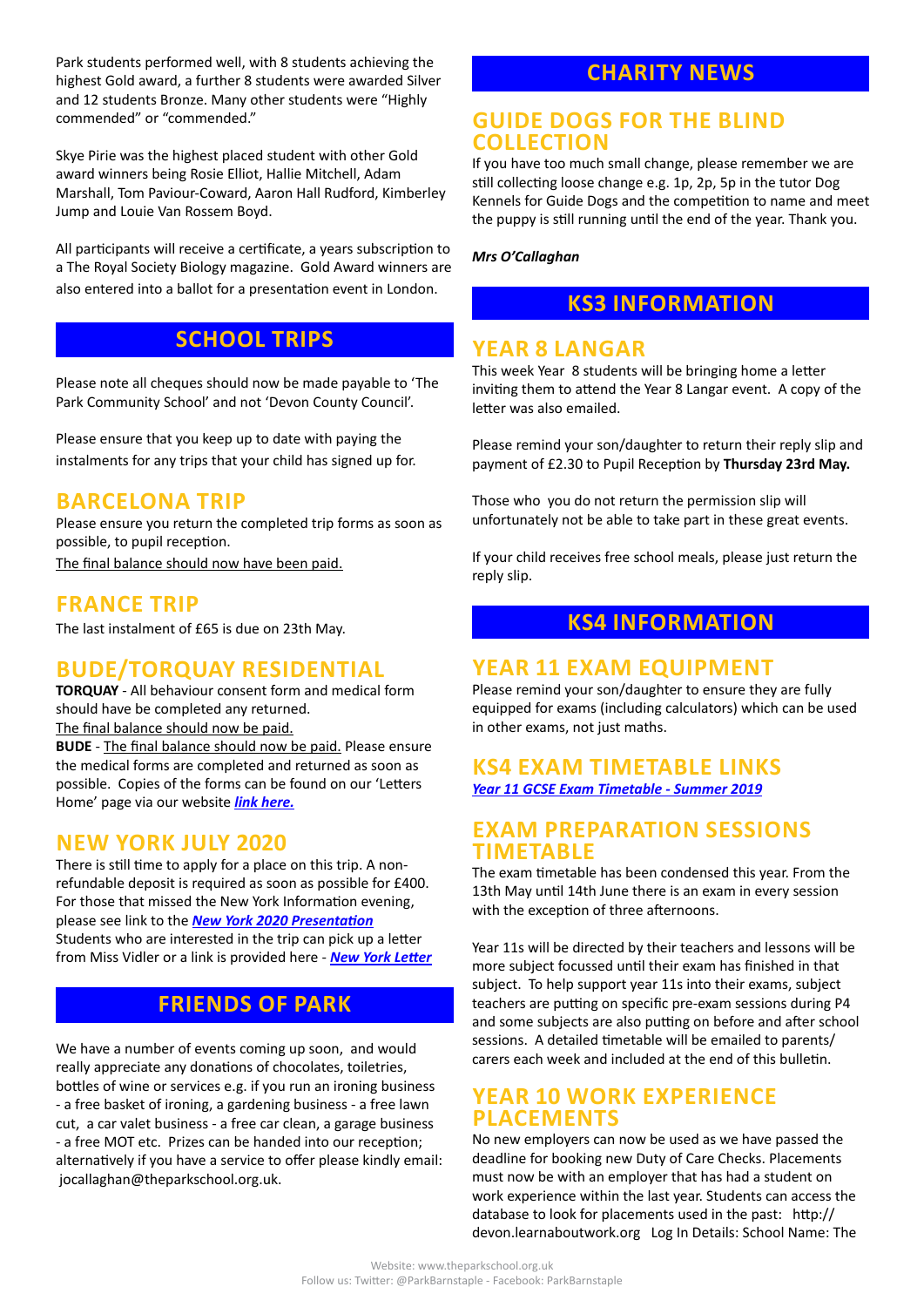Park Community School User Name: Park Student Password: 2121

### **YEAR 11 PHOTOS**

Year 11 students had their photographs taken this week. We are trialling a new service this year with our photographer, Gillman & Soame to enable parents/carers to place their order directly on the Gillman & Soame website rather than returning proofs and payments through our school office.

If your child had their photo taken they will have received a proof card as usual via the school office. The proof card will show the online log in and password along with a deadline date (27th May) to place the order.

All orders need to be placed online and parents/carers will have the option for free delivery to school before they complete the payment. The free delivery option will appear within the deadline date only. There will also be an option to pay a postage charge for home delivery. After the deadline date parents/carers can still order online, this will be processed individually and sent to home addresses, a postage charge will be added automatically.

Prints delivered to the school will be available before your child leaves school on Friday 14th June.

Students who did not have an individual photograph taken can still purchase a Year 11 photo. A full size version of this will be on display from Monday 20th outside Pupil Reception along with order forms.

# **CAREERS ADVICE**

#### **NHS CAREERS**

The following NHS Careers Guides are available from the Careers section in the library. Ask the Librarian Mrs Veale or see Mrs Thomas.

- Careers in Allied Health Professions
- Careers in the Ambulance Service
- Careers in Dental Care
- Careers in Health Informatics in the NHS
- Careers in Healthcare Science
- Careers in Management
- Careers in Medicine
- Careers in Midwifery
- Careers in Nursing
- Careers in Pharmacy
- Careers in Psychological Therapies
- Careers in Public Health

# **CAREER PILOT**

#### *[www.careerpilot.org.uk](http://www.careerpilot.org.uk)*

Career Pilot is an impartial website that will help parents/ carers and students to explore further study and work options. There is helpful information when choosing options at 14 such as GCSE choices, exploring job sectors, identifying skills and creating a profile. All Year 9 students have used this website as part of the careers module leading up to their option choices.

Year 11 students have used this website to look at their options at 16, subjects and the jobs they may lead to.

Information about Higher Education is helping students make choices between BTECs, A levels or Apprenticeship routes.

A Parent Zone section exists on the website to answer parents' questions about the choices available at 14, 16 and 18. Careerpilot has been developed by the University of Bath and is free to use.

*[www.parentzone.careerpilot.org.uk/parent](http://www.parentzone.careerpilot.org.uk/parent)*

# **COMMUNITY EVENTS/ INFORMATION**

Afternoon Tea & Cake

Drop in 2-5pm

**Saturday 18th May** 

**Instow Parish Hall** 

Eat delicious cakes, enjoy a cuppa and

## **UGANDA FUNDRAISING**

support a good cause!

towards a student's voluntary work in

All proceeds go

Uganda.

Year 10 student Molly Macleod, is holding an Afternoon Tea and Cake event this Saturday, 18th May, to raise funds for her visit to Uganda with school later this year.

Molly would welcome any support from our school community.

# **DO YOU LOVE TO SING, DANCE OR ACT?**

National Award Winning North Devon All Starz are back with a Musical in a Week!

Within 5 days, the highly qualified team from the West End will teach the actors to perform a much-loved classic musical. which is then performed to family, friends and the general public.

The Juniors aged between 4 and 8 years old will present: **MATILDA -** From Monday 26th to Friday 30th August, 9am to 1pm.

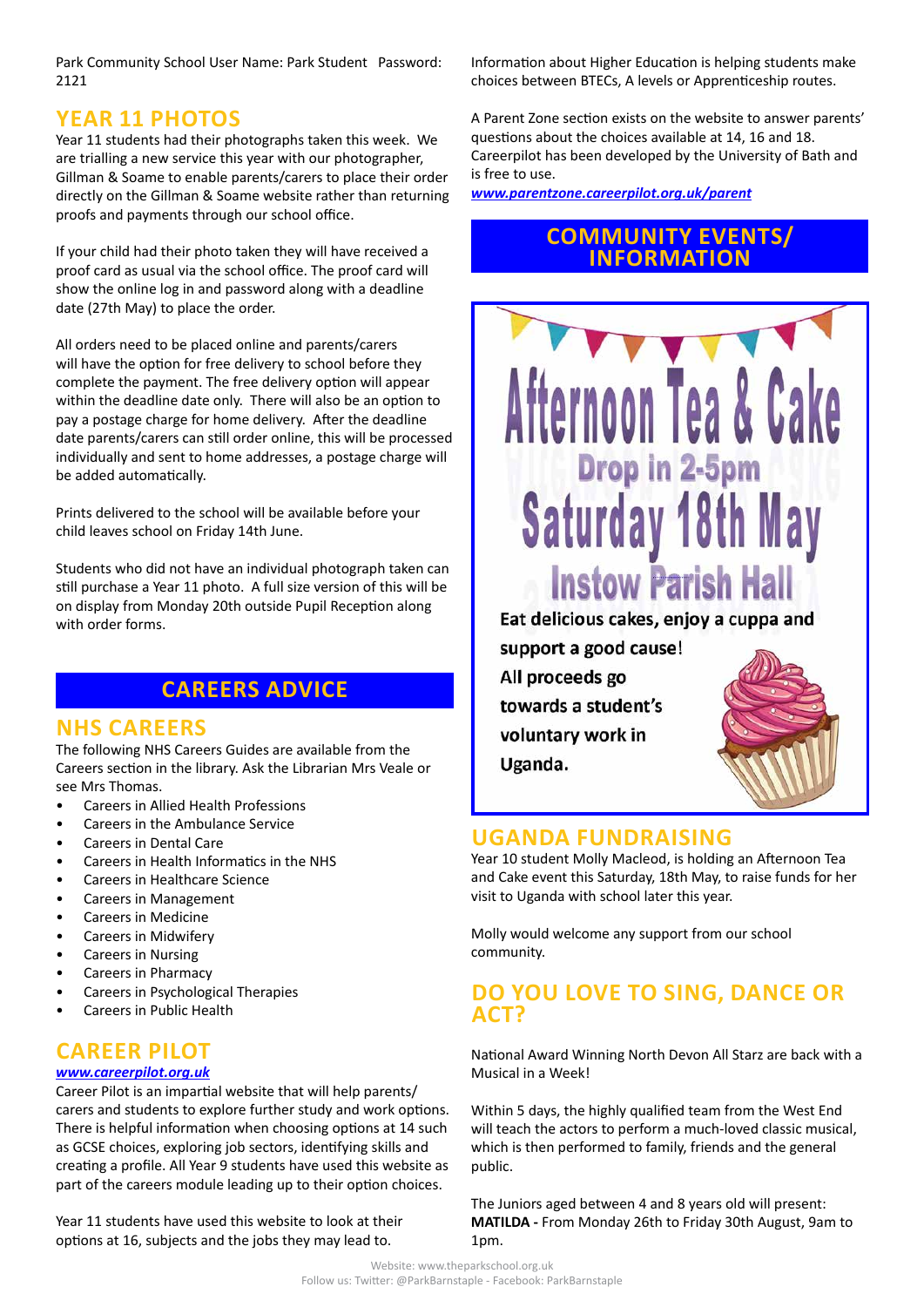The Seniors aged between 9 and 18 years old will present: **HIGH SCHOOL MUSICAL -** From Monday 26th to Friday 30th August, 9am to 5pm.

This exciting opportunity is open to boys and girls and there are no auditions. It is first come first served, so make sure you register your place quickly by emailing: tolley.angell@yahoo.co.uk

|                 | PROGRAME                                                                                                    |                                              |
|-----------------|-------------------------------------------------------------------------------------------------------------|----------------------------------------------|
|                 | <b>The Kids Adventure Company</b>                                                                           |                                              |
| <b>MAY</b>      |                                                                                                             |                                              |
| Sat 25th        | <b>Stroppy Teenagers Coasteer at Baggy Point</b><br>Meet at National Trust car park 9.30-12.00 am           | Age 11+<br>£30                               |
| Sat 25th        | <b>Family Climbing at Baggy</b><br>Meet at National Trust car park<br>3.00-5.00 pm                          | All welcome<br>£20 per child<br>£5 per adult |
| <b>Sun 26th</b> | <b>Family Coasteer at Baggy Point</b><br>Meet at National Trust car park<br>10.00-12.30 pm                  | Age $8+$<br>£30 per child<br>£5 per adult    |
| <b>Sun 26th</b> | Climbing at Baggy Point, suitable for all<br>Meet at National Trust car park 4.00-6.00pm                    | All kids welcome<br>£20                      |
|                 | Mon 27th Young children's Coasteer at Baggy Point<br>Meet at National Trust car park 11.30-2.00pm           | Age $8 - 12$<br>£30                          |
| Tue 28th        | Indoor climbing with outdoor firelighting session<br>Meet at Petroc Sports Hall <b>Meet</b><br>9.00-12.00pm | Age $7+$<br>£20                              |
| <b>Tue 28th</b> | Canoeing on the River Taw<br>Meet at Castle Quay car park<br>1.30-3.30 pm                                   | Age $8+$<br>£20                              |

**Check out our website for more details on each session**

www.thekidsadventurecompany.co.uk

**Booking essential call 07837649839 or email thekidsadventurecompany@gmail.com**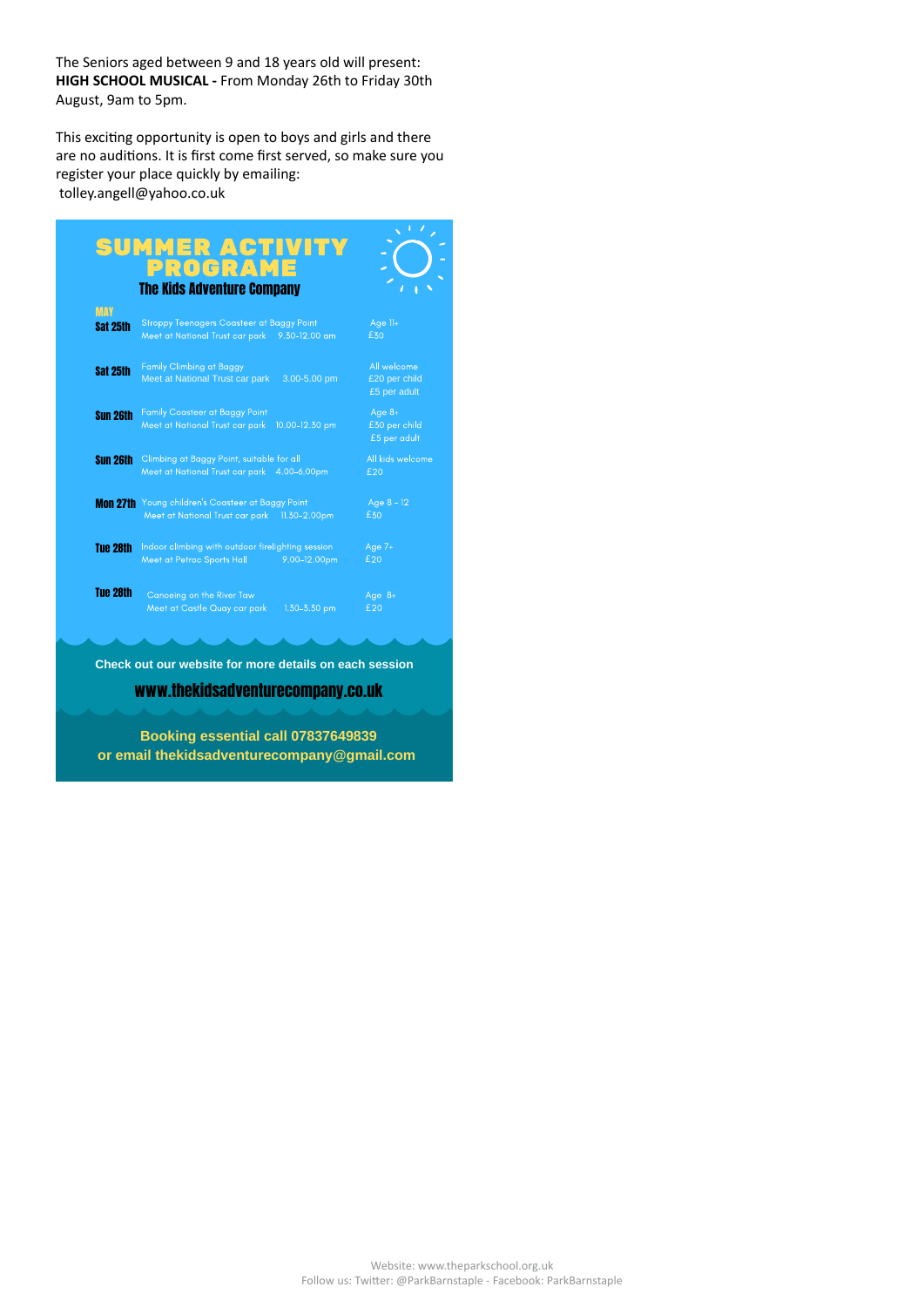**WEEK 2 EXAM PREPARATION SESSIONS WEEK 2 EXAM PREPARATION SESSIONS**

|                                   |                                                                              |                                                                     |                                                                                                                         |                                    |                                                                             | After School Sessions                                  |                                                             |
|-----------------------------------|------------------------------------------------------------------------------|---------------------------------------------------------------------|-------------------------------------------------------------------------------------------------------------------------|------------------------------------|-----------------------------------------------------------------------------|--------------------------------------------------------|-------------------------------------------------------------|
|                                   | Information<br><b>Breakfast</b><br>Revision                                  | Morning Exams                                                       | P4 Session                                                                                                              | Afternoon<br>Exams                 | Who and Where<br><b>Subject</b>                                             | Who and Where<br>Subject                               | Who and Where<br>Subject                                    |
| Mon 20th May<br>Week <sub>2</sub> |                                                                              |                                                                     | Sociology:<br>Please go to your<br>normal teacher in<br>PTE 1/2/3                                                       | Sociology:<br>1.30pm               | /JL-Ma8/SP-Ma9/<br>KV-Ma6/MR-Ma7<br>LK-Ma10/GR-Ma<br><b>Maths</b><br>$\sim$ | Geography<br>PG/RL/SR<br>Geo3/2                        |                                                             |
| Tue 21st May                      | <b>Maths Revision -</b><br>Please go to your<br>classroom.<br>normal<br>8am: | Maths: 9.10 am                                                      | rooms 2, 3 and 4<br>- Please go to<br>your teacher.<br>Geography:<br>Geography                                          | Geography 1:<br>1.40pm             | Spanish HU<br>MFL <sub>2</sub>                                              | Physics - TSc2<br>organise from<br>and we'll<br>there. | Science - TSc2<br>and we'll sort<br>from there.<br>Combined |
| Wed 22nd May                      | with your teacher.<br>Please check<br>Spanish:                               | Reading: 10.00<br>Listening: 9.10<br>Spanish<br>Spanish<br>am<br>am | <b>Science/Physics</b><br>doors/speak to<br>your science<br>:<br>Please see<br>notices on<br>teacher.<br>science        | <b>Physics/Science</b><br>: 1.30pm | English Literature<br>English rooms<br>teachers in<br>All year 11           |                                                        |                                                             |
| Thu 23rd May                      | Please go to your<br>English - 8am:<br>dassroom/<br>teacher.<br>normal       | Literature: 8.50<br>English<br>am                                   | I students who<br>P6 D&T<br>Revision<br>Session for the<br>11 students who<br>take Sociology<br>Room: Tech 4<br>and D&T |                                    | SG PTE2/ EF<br>Sociology<br>PTE1                                            | Technology JN<br>RW NS<br>Te5 /3/1                     |                                                             |